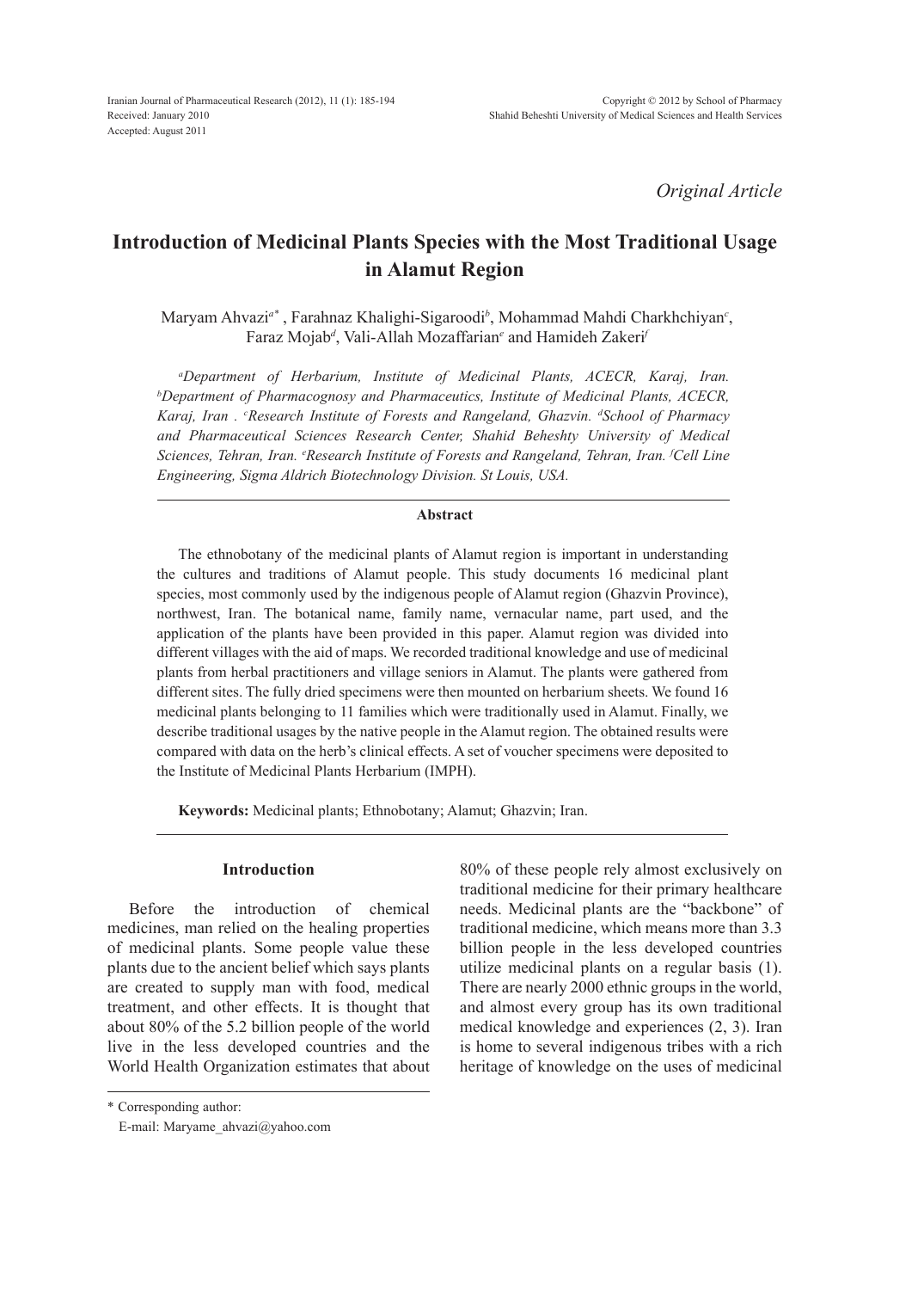plants. Iran has varied climates and geographical regions that have caused a wide distribution of individual medicinal plant species such that each tribe has its own plants and customs. Alamut is one of the most important geographic regions in Iran because of its ancient history of cultivating traditional medicinal plants. Alamut region and the several villages it encompasses are secluded from other cities in Iran, which is why the people living in this region have relied on indigenous medical knowledge and medicinal plants. In this study, we analyzed the medicinal plants with most therapeutic usage in the region.

### **Experimental**

#### *Geographic and climatic overview*

central Alborz Mountains, between 36˚24´ and 36°46' northern latitudes and 50°30' and 50°51' Documenting the traditional knowledge eastern longitudes with an altitude ranging from 2140 to 4175 m. The region is located on the Assessing the most commonly used lo northeast of Ghazvin Province and is bounded to the north by the Mazandaran Province in Tonekabon and bounded on the east by Tehran Province in the Taleghan mountains. Annually, it rains 368.03 mm and the average temperature is 14°C. Topography is distinctly marked with

several mountains, springs, rivulets, and rivers. This area is geographically located in the Irano-Turanian region (Figure 1).

Alamut mountainous region is situated in the Other aims include: The ethnic composition of the region is quite diverse and almost 90% of its population resides in rural areas. The language of the inhabitants is known as Deylamite. People of Alamut have a long history of exporting medicinal plants to other regions of Iran. Roadways have increased communication among the rural natives in Alamut and have also increased tourism to the region because of its several ancient castles. Because of good quality of medicinal plants in this region and more immethodical pick of them, some of species have become extinct. For this reason, an important aim of this study is to protect the preservation of the region's plants. Other aims include:

> Documenting the traditional knowledge of medicinal plants from the natives.

> Assessing the most commonly used local medicinal plants.

Mazandaran Province in Promoting the potential benefits of medicinal plants.

## *Data collection*

We first prepared a map with a scale of



**Figure 1.** Study area: Iran map and Alamut in Ghazvin Province. **Figure 1.** Study area: Iran map and Alamut in Ghazvin Province.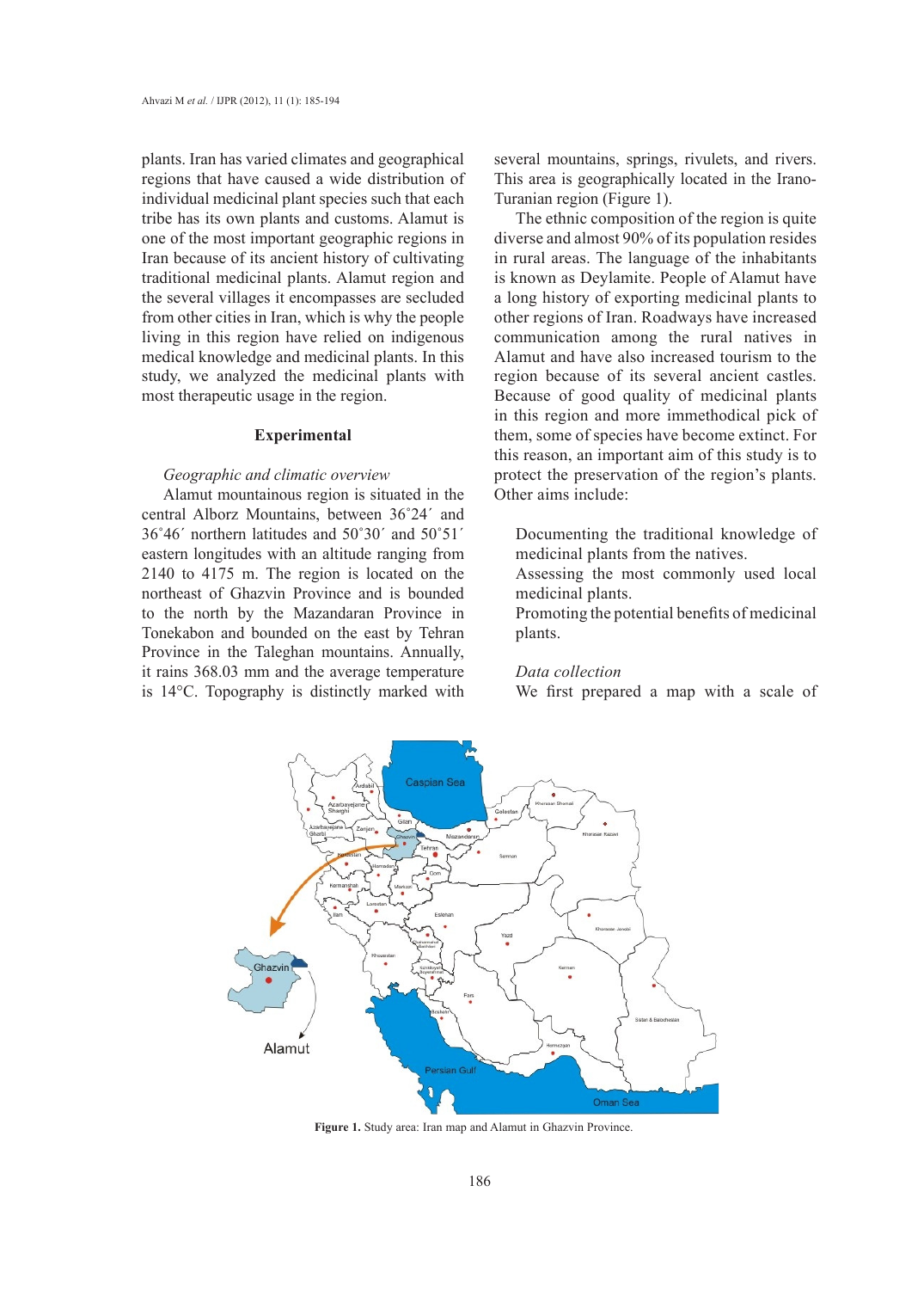1:25,000 from the region to identify the number of villages, roads, and vegetations. We visited the region and spoke to herbal practitioners and village seniors. A questionnaire was used to obtain information on the types of ailments treated using traditional medicinal plant species. Sometimes informants were asked to come to the field and introduce us to the plants. When this was not possible, plants were collected around the villages of the informants and were shown to them to confirm the plant names. This investigation took over 2 years and information was collected 1-2 days per week. Voucher samples were also collected for each plant and were identified using floristic, taxonomic references. Flora Iranica and a dictionary of Iranian plant names were used for identification purposes (4, 5). Plants were deposited at the herbarium of Institute of Medicinal Plants (IMPH).

#### **Results and Discussion**

Although ancient sages through trial and error methods have developed herbal medicines, the reported uses of plant species do not certify their efficacy (6). Reports on ethnomedicinal uses of plant species require pharmacological screenings, chemical analyses, and tests for their bioactive activities. Pharmacological screening of plant extracts provides insight to both their therapeutic and toxic properties as well as helps in eliminating the medicinal plants or practices that may be harmful (7).

This study provides information on 16 medicinal plants belonging to 12 families that are most commonly used for traditional medicine in Alamut region. Botanical names of plants were sorted alphabetically, and for each species and the following information was hence represented: family, vernacular name, part used (Table 1). Traditional use and preparation was compared with other references (Table 2).

| <b>Botanical name/Voucher</b><br>specimen no.      | Family               | Vernacular name      | Part used                                      |
|----------------------------------------------------|----------------------|----------------------|------------------------------------------------|
| Achillea millefolium L. Ahvazi<br>422 (IMPH)       | Asteraceae           | Boomadaran           | Aerial parts                                   |
| Anchusa italica Retz, Ahvazi<br>457 (IMPH)         | Boraginaceae         | Gav zaban            | <b>Flowers</b>                                 |
| Berberis integerrima Bge.<br>Ahvazi 455 (IMPH)     | <b>Berberidaceae</b> | <b>Vialesk</b>       | Fruits, roots                                  |
| Capparis spinosa L. Ahvazi<br>636 (IMPH)           | Capaeidaceae         | Kabar gol, kafar gol | Fruits, blooms, roots without<br>bulk, flowers |
| Echium amoenum Fisch and<br>May. Ahvazi 637 (IMPH) | Boraginaceae         | Gole gavzaban        | <b>Flowers</b>                                 |
| Ferula persica Willd. Ahvazi<br>407 (IMPH)         | Apiaceae             | Jarand               | Stems, roots, leaves                           |
| Fumaria asepala Boiss. Ahvazi<br>638 (IMPH)        | Fumariaceae          | Shatare              | Aerial parts                                   |

**Table 1.** Medicinal plants collected from Alamut region.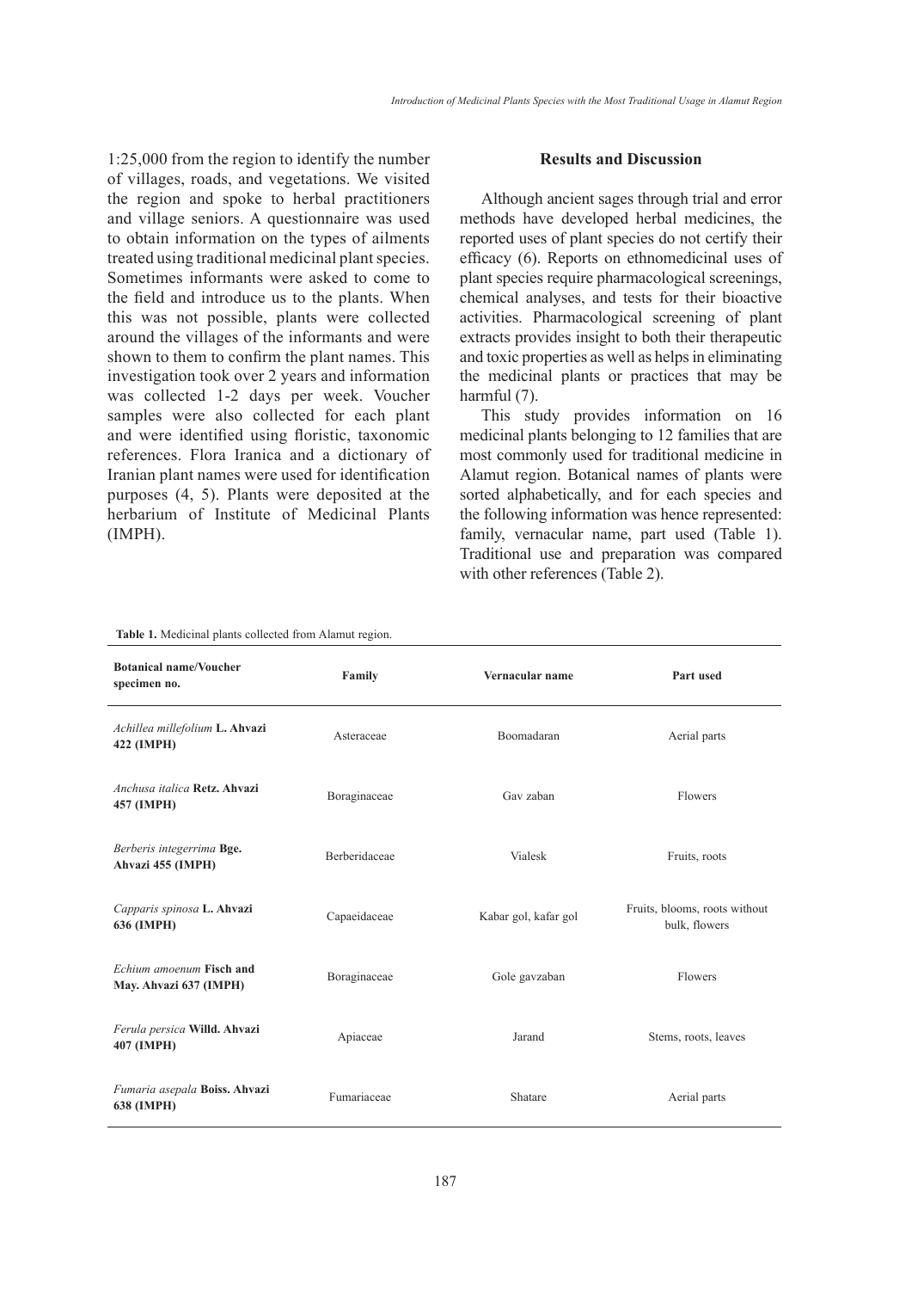# Ahvazi M *et al.* / IJPR (2012), 11 (1): 185-194

| <b>Botanical name/Voucher</b><br>specimen no.                                | Family       | Vernacular name     | Part used                          |
|------------------------------------------------------------------------------|--------------|---------------------|------------------------------------|
| Grammosciadium platycarpum<br><b>Boiss.and Hausskn. Ahvazi</b><br>409 (IMPH) | Apiaceae     | Jafari kohi         | Leaves                             |
| Heracleum persicum Desf. ex<br>Fischer Ahvazi 410 (IMPH)                     | Apiaceae     | Golpar              | Flowers, seeds                     |
| Hippophae rhamnoides L.<br>Ahvazi 494 (IMPH)                                 | Elagnaceae   | Kaham               | Fruits                             |
| Juglans regia L. Ahvazi 639<br>(IMPH)                                        | Juglandaceae | Gerdo               | Leaves, fruits, fresh aerial parts |
| Malva neglecta Wallr. Ahvazi<br>541 (IMPH)                                   | Malvaceae    | Paniraki, pandiraki | Flower, leaves, roots              |
| Smyrnium cordifolium Boiss.<br>Ahvazi 640 (IMPH)                             | Apiaceae     | Avandol             | <b>Stems</b>                       |
| Stachys lavandulifolia Vahl<br>Ahvazi 534 (IMPH)                             | Lamiaceae    | Kaklikoti           | Flowers                            |
| Viola odorata L. Ahvazi 593<br>(IMPH)                                        | Violaceae    | Banafshe            | Flowers                            |
| Ziziphora clinopodioides Lam.<br>Ahvazi 538 (IMPH)                           | Lamiaceae    | Kakoti              | Aerial parts                       |
| Ziziphora clinopodioides Lam.<br>Ahvazi 538 (IMPH)                           | Lamiaceae    | Kakoti              | Aerial parts                       |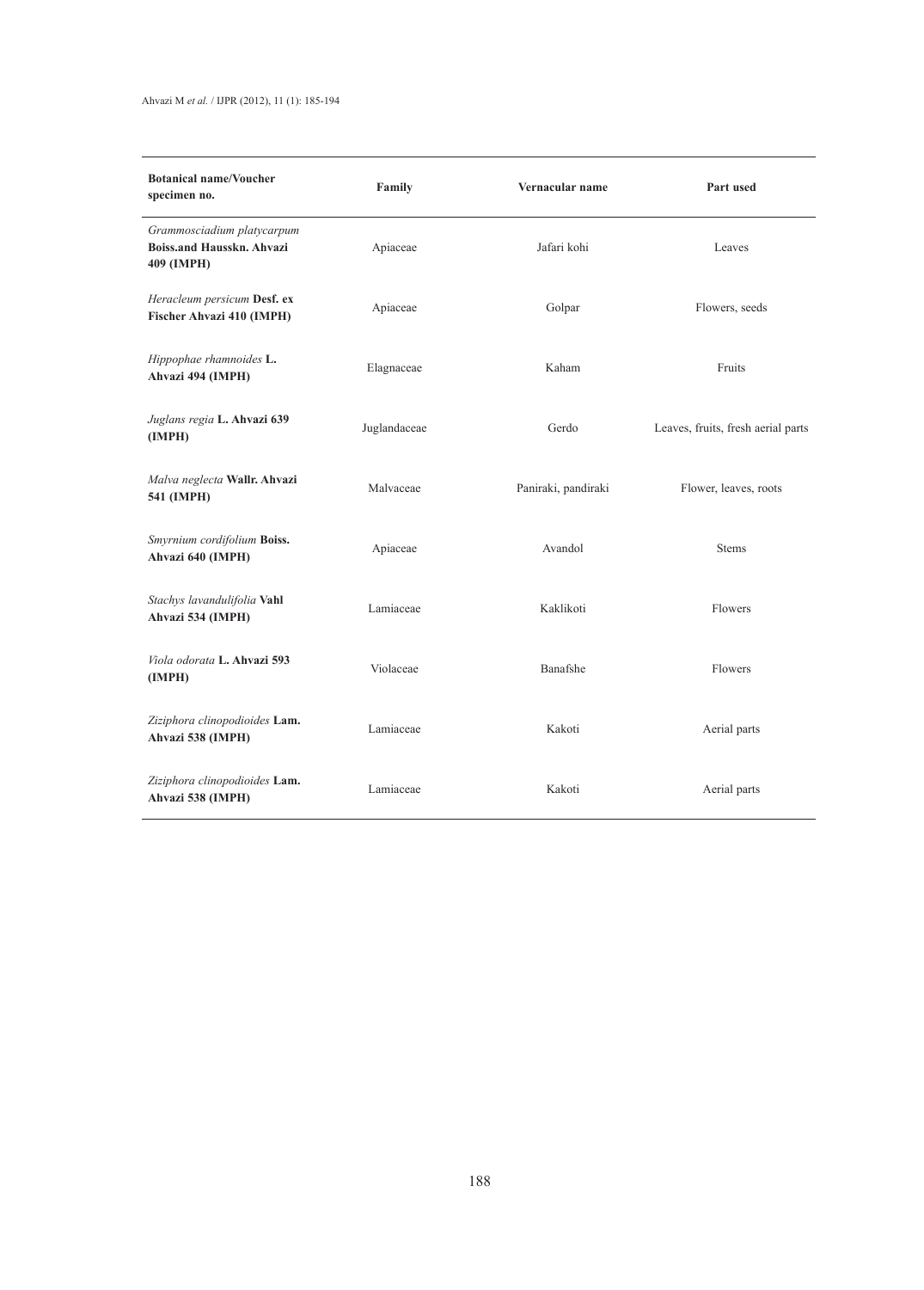| <b>Botanical name</b>          | <b>Traditional</b><br>Preparation                | <b>Traditional uses in Alamut</b><br>region                                                                          | <b>Traditional and medicinal uses in references</b>                                                                                                                                                                                                                                                                                                                                                                                                                                                                                                                                                                                     |
|--------------------------------|--------------------------------------------------|----------------------------------------------------------------------------------------------------------------------|-----------------------------------------------------------------------------------------------------------------------------------------------------------------------------------------------------------------------------------------------------------------------------------------------------------------------------------------------------------------------------------------------------------------------------------------------------------------------------------------------------------------------------------------------------------------------------------------------------------------------------------------|
| Achillea<br>millefolium        | Infusion,<br>decoction                           | Backache, asthma, pectoralgia,<br>infections of pregnant women                                                       | Tonic, antihemorrhoids, healing the wounds (8),<br>diaphoretic, emmenagogue (9), cholagogue, antibacterial,<br>astringent, loss of appetite, dyspeptic complanints, liver<br>and gallbladder complaints (10), anti-inflammatory,<br>antispasmodic (used in cold, flatulent colic, heartburn),<br>cicatrizant, antidysenteric, antihaemorrhagic, antipyretic,<br>diuretic, urinary antiseptic (11) to heal chapped skin,<br>haemostatic, hair tonic, decrease blood pressure,<br>antispasmodic, flatulence (11, 12)                                                                                                                      |
| Anchusa italica                | Infusion,<br>decoction                           | Common cold                                                                                                          | Stimulant, tonic, demulcent; used in bilious complaints,<br>fever, cough, asthma; as diuretic in bladder and kidney<br>stones $(11)$ , sedative $(8, 13)$                                                                                                                                                                                                                                                                                                                                                                                                                                                                               |
| <b>Berberis</b><br>integerrima | Infusion,<br>decoction,<br>edible                | Enteric fever, hyperlipidemia,<br>diabetes, anemia                                                                   | Enhances the antibacterial activity of ampicillin<br>against Staphylococcus aureus (14), antibilious (13),<br>hepatoprotective activity (15), control of hypertension as<br>ACEIs(16)                                                                                                                                                                                                                                                                                                                                                                                                                                                   |
| Capparis spinosa               | Edible,<br>decoction and<br>demulcent of<br>root | Headache, renal calculus,<br>pododynia, Blooms after<br>boiling are used in some foods<br>because of its hot effects | Diuretic, tonic, antihysteria, gout (17), astringent, diuretic,<br>expectorant, stimulating tonic, gastrointestinal infections,<br>diarrhea, rheumatism, eye infections (18), carminative,<br>headache, blood fat and sugar, hemorrhoids, digestive<br>disorders (19), antibacterial and antifungal activity<br>(20), anti-inflammatory, deobstruent to liver and spleen,<br>anthelmintic, vasoconstrictive (11). Bark: given in splenic,<br>renal and hepatic complaints (11). Juice of leaves and<br>fruits: anticystic, bactericidal and fungicidal (11). Dried<br>flower buds: used in scurvy (11), spleenomegaly, vomiting<br>(21) |
| Echium amoenum                 | Infusion                                         | Common cold, stomachache,<br>headache, sedative                                                                      | Common cold, sedative, exhilarating, diuretic (22),<br>analgesic (23), antioxidant, anxiolytic (24, 25), diaphoretic<br>(8)                                                                                                                                                                                                                                                                                                                                                                                                                                                                                                             |
| Ferula persica                 | Steam cooked.<br>edible                          | Spicy, cooking, heart<br>oxygenating, gout, sinusitis,<br>pododynia, backache                                        | Carminative, diuretic, laxative, alexipharmic, digestive,<br>emmenagogue, antispasmodic (26), hot and dry effects,<br>anti-flatulence, renal calculus, arthralgia, gout, stomach<br>worms, diuretic (27), antihysteria (28)                                                                                                                                                                                                                                                                                                                                                                                                             |
| Fumaria asepala                | Powder with<br>henna                             | Migraine, hand schism, mange                                                                                         | Sedative, diuretic, hypotensive and weight reducing (29)                                                                                                                                                                                                                                                                                                                                                                                                                                                                                                                                                                                |
| Grammosciadium<br>platycarpum  | Edible                                           | Tonic, cooking some foods                                                                                            | Antibacterial (30, 31)                                                                                                                                                                                                                                                                                                                                                                                                                                                                                                                                                                                                                  |
| Heracleum<br>persicum          | Infusion,<br>powder,<br>decoction                | Tremor, migraine, headache<br>caused by sinusitis (It is<br>harmful for eyes), ascaris<br>worms                      | Spice, flatulence, indigestion, (28), anticonvulsant activity<br>(32), anti-inflammatory and analgesic properties (33)                                                                                                                                                                                                                                                                                                                                                                                                                                                                                                                  |

**Table 2.** Comparison of problems due to hot flash in studied groups during the study base on HFQ.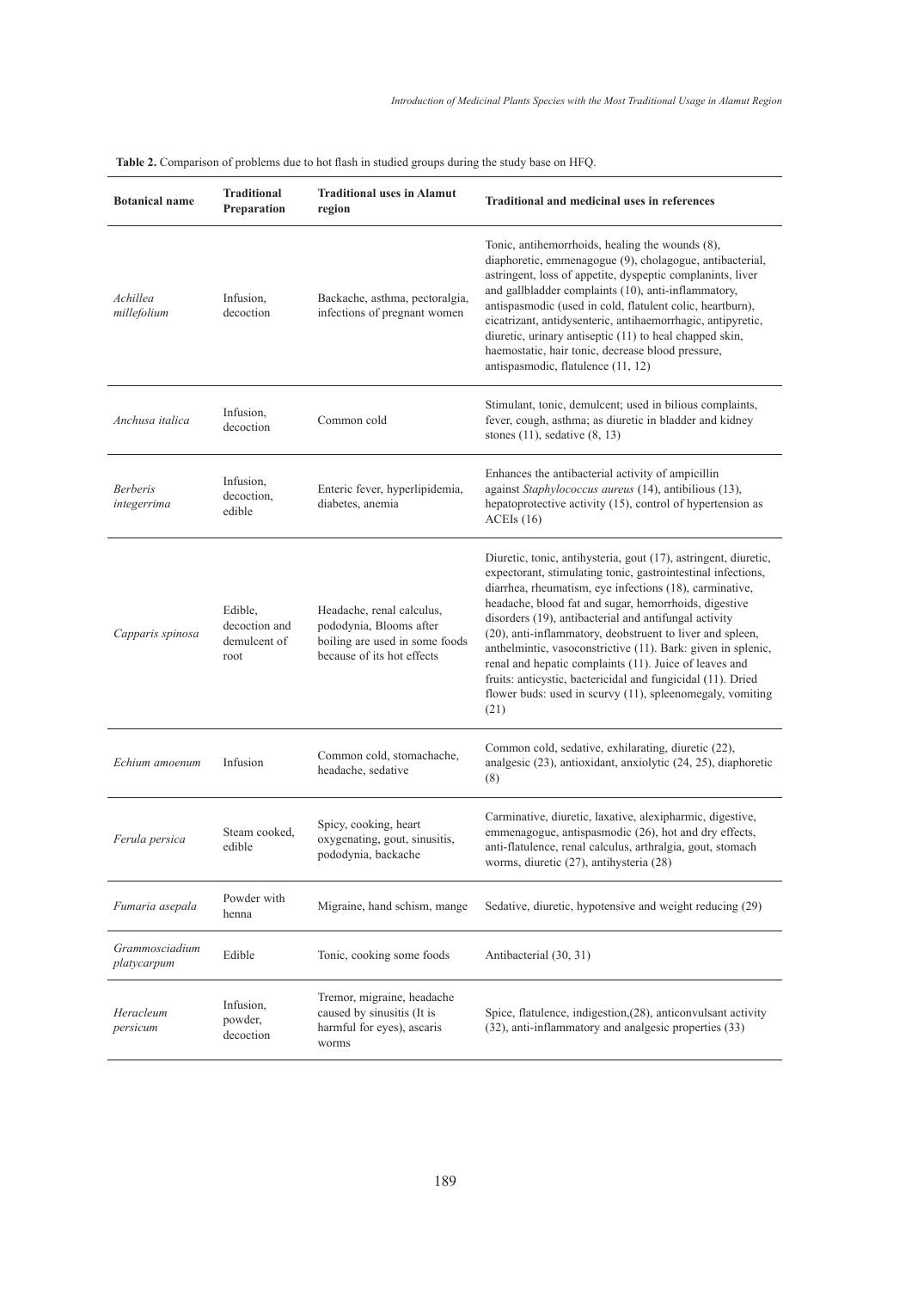| <b>Botanical name</b>       | <b>Traditional</b><br>Preparation | <b>Traditional uses in Alamut</b><br>region                            | Traditional and medicinal uses in references                                                                                                                                                                                                                                                                                                                                                                                                |
|-----------------------------|-----------------------------------|------------------------------------------------------------------------|---------------------------------------------------------------------------------------------------------------------------------------------------------------------------------------------------------------------------------------------------------------------------------------------------------------------------------------------------------------------------------------------------------------------------------------------|
| Hippophae<br>rhamnoides     | Infusion, edible                  | Hypertension, hyperlipidemia                                           | Vitamin C content, wounds, epithelization, sclerosis,<br>infection prophylaxis, radiation damage, such as X-ray<br>damage, sunburn, treatment of wounds (10), antioxidant<br>activities (34), prevention of ethanol-induced ulcer<br>formation in rats (35), cancer therapy, cardiovascular<br>diseases, treatment of gastrointestinal ulcers, skin disorder<br>and as a liver protective agent (36), antiworm, fruits are<br>laxative (37) |
| Juglans regia               | infusion                          | Diabetes, backache, pododynia,<br>gonalgia                             | Skin-excessive, inflammation skin, gastrointestinal catarrh,<br>anthelmintic (10), asthma and sexual weakness (38),<br>psycoanaleptic (39), diabetes (37)                                                                                                                                                                                                                                                                                   |
| Malva neglecta              | Edible, Infusion                  | Constipation, infected boils,<br>mouth fungal infection in<br>children | Lenient, sedative, diuretic, pectoralgia, anti-inflammatory,<br>hemorrhoid, ophthalmitis, vaginite anti-inflammatory,<br>aphtes $(17)$ , to heal abdominal pains $(40)$                                                                                                                                                                                                                                                                     |
| Smyrnium<br>cordifolium     | Edible                            | Bitter aromatic, hot effects,<br>cooking, tonic                        | Antimicrobial activity (41,42) edible, diuretic, tonic,<br>removing renal calculus (43)                                                                                                                                                                                                                                                                                                                                                     |
| Stachys<br>lavandulifolia   | Infusion,<br>powder, edible       | Headache, renal calculus                                               | Strengthening stomach, stomachalgia, sedative, digestion<br>tract problems (13), anxiolytic effects (44, 45)                                                                                                                                                                                                                                                                                                                                |
| Viola odorata               | Infusion                          | Decrease blood pressure, fever,<br>migraine, sedative, constipation    | Chronic bronchial asthma, cold, symptoms of the upper<br>respiratory tract, catarrh, rheumatism, skin diseases,<br>inflammation of the oral mucosa, nervous strain, headache,<br>insomnia, hysteria (10), diaphoretic (17), antipyretic (46)                                                                                                                                                                                                |
| Ziziphora<br>clinopodioides | Infusion, edible                  | Cold, infections, stomachache,<br>headache, increase nausea            | Strengthening stomach, stomachalgia, typhus, cold,<br>antiseptic (37,13), antibacterial activity (47), supported<br>stomach, heart ailment (37)                                                                                                                                                                                                                                                                                             |
| Stachys<br>lavandulifolia   | Infusion,<br>powder, edible       | Headache, renal calculus                                               | Strengthening stomach, stomachalgia, sedative, digestion<br>tract problems (13), anxiolytic effects (44, 45)                                                                                                                                                                                                                                                                                                                                |
| Viola odorata               | Infusion                          | Decrease blood pressure, fever,<br>migraine, sedative, constipation    | Chronic bronchial asthma, cold, symptoms of the upper<br>respiratory tract, catarrh, rheumatism, skin diseases,<br>inflammation of the oral mucosa, nervous strain, headache,<br>insomnia, hysteria (10), diaphoretic (17), antipyretic (46)                                                                                                                                                                                                |
| Ziziphora<br>clinopodioides | Infusion, edible                  | Cold, infections, stomachache,<br>headache, increase nausea            | Strengthening stomach, stomachalgia, typhus, cold,<br>antiseptic (37,13), antibacterial activity (47), supported<br>stomach, heart ailment (37)                                                                                                                                                                                                                                                                                             |

Among these medicinal plants, *Apiaceae, Lamiaceae*, and *Boraginaceae* were the most dominant families with 4, 2, 2 species belonging to 4, 2, 2 genera of medicinal plants, respectively.

Of the 16 medicinal plants, 8 species had similar effects in traditional and medicinal uses when comparing Alamut with other references. *Achillea millefolium* had antibacterial effects; *Capparis* 

*spinosa* is used for headache, renal complaints and stimulating tonic; *Echium amoenum* is used for common cold and had sedative effects; *Ferula persica* is used for gout; *Juglans regia* is used for diabetes; *Smyrnium cordifolium* is edible and used as tonic; *Viola odorata* is used for fever and migraine; *Ziziphora clinopodioides* is used for cold, infections and stomachache.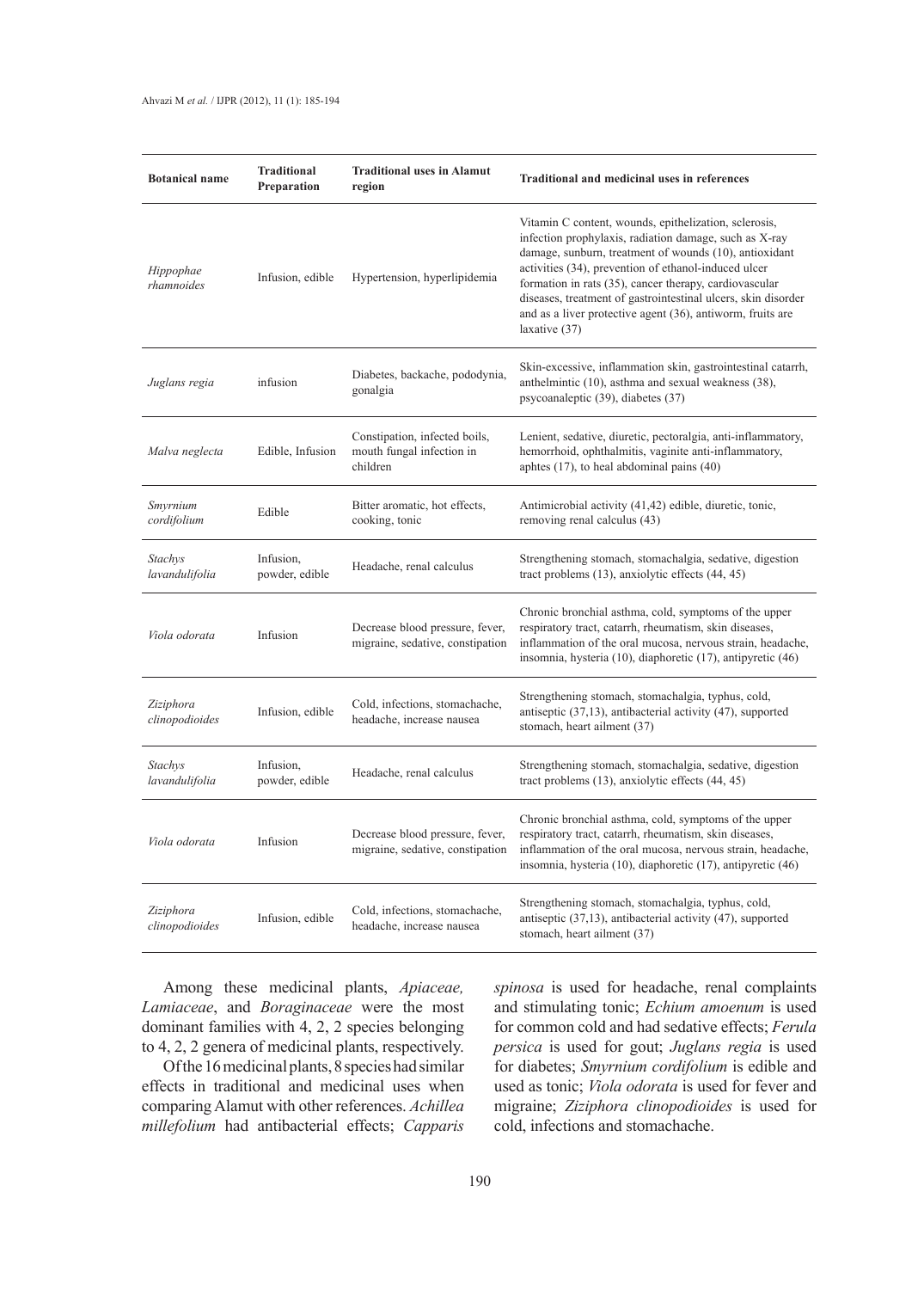*Introduction of Medicinal Plants Species with the Most Traditional Usage in Alamut Region* in treating 27 different types of ailment (Table 3).



**Figure 2.** Plants part use and their percentage.

**Table 3.** Medicinal plant species were used in treating different types of ailment. **Table 3.** Medicinal plant species were used in treating different types of ailment

| <b>rable 5.</b> Medicinal plant species were used in treating different types of annient. |                   |                                                                                                                                           |
|-------------------------------------------------------------------------------------------|-------------------|-------------------------------------------------------------------------------------------------------------------------------------------|
| No.                                                                                       | Ailment           | Medicinal plants                                                                                                                          |
| 1                                                                                         | Anemia            | Berberis integerrima                                                                                                                      |
| 2                                                                                         | Ascaris worms     | Heracleum persicum                                                                                                                        |
| 3                                                                                         | Asthma            | Achilla millefolium                                                                                                                       |
| 4                                                                                         | Backache          | Achilla millefolium, Ferula persica, Juglans regia                                                                                        |
| 5                                                                                         | Common cold       | Anchusa italica, Echium amoenum, Ziziphora clinopodioides                                                                                 |
| 6                                                                                         | Constipation      | Malva neglecta, Viola odorata                                                                                                             |
| 7                                                                                         | Diabetes          | Berberis integerrima, Juglans regia                                                                                                       |
| 8                                                                                         | Enteric fever     | Berberis integerrima                                                                                                                      |
| 9                                                                                         | Fever             | Viola odorata                                                                                                                             |
| 10                                                                                        | Gonalgia          | Juglans regia                                                                                                                             |
| 11                                                                                        | Gout              | Ferula persica                                                                                                                            |
| 12                                                                                        | Hand schism       | Fumaria asepala                                                                                                                           |
| 13                                                                                        | Headache          | Capparis spinosa, Echium amoenum, Fumaria asepala, Heracleum persicum,<br>Stachys lavandulifolia, Viola odorata, Ziziphora clinopodioides |
| 14                                                                                        | Heart oxygenating | Ferula persica                                                                                                                            |
| 15                                                                                        | Hyperlipidemia    | Berberis integerrima, Grammosciadium platycarpum, Hippophae rhamnoides                                                                    |
| 16                                                                                        | Hypertension      | Hippophae rhamnoides, Viola odorata                                                                                                       |
| 17                                                                                        | Increase nausea   | Ziziphora clinopodioides                                                                                                                  |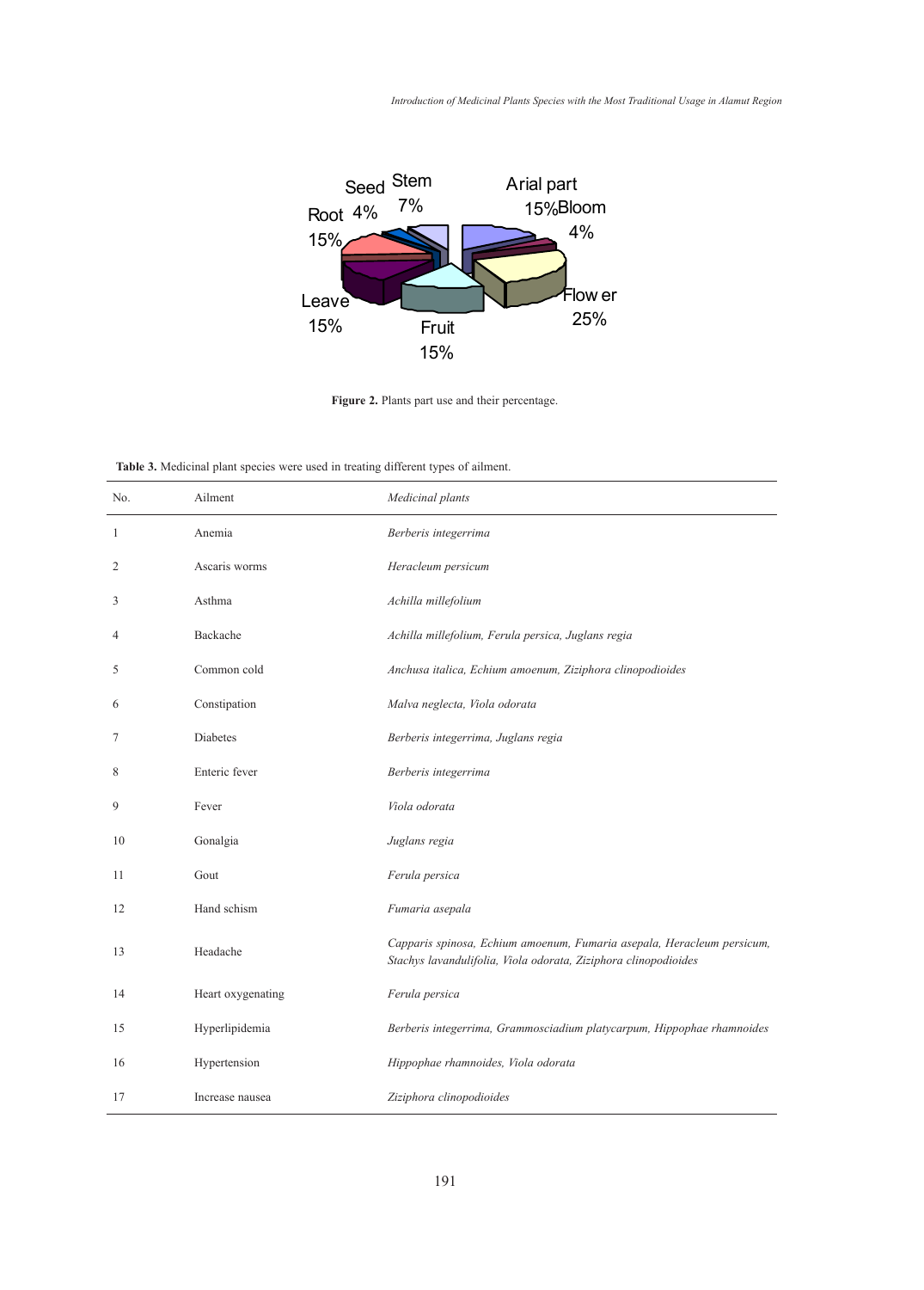| No. | Ailment        | Medicinal plants                                              |
|-----|----------------|---------------------------------------------------------------|
| 18  | Infections     | Achilla millefolium, Malva neglecta, Ziziphora clinopodioides |
| 19  | Mange          | Fumaria asepala                                               |
| 20  | Pectoralgia    | Achilla millefolium                                           |
| 21  | Pododynia      | Capparis spinosa, Ferula persica, Juglans regia               |
| 22  | Renal calculus | Capparis spinosa, Stachys lavandulifolia                      |
| 23  | Sedative       | Echium amoenum, Viola odorata                                 |
| 24  | Sinusitis      | Ferula persica                                                |
| 25  | Stomachache    | Echium amoenum, Ziziphora clinopodioides                      |
| 26  | Tonic          | Grammosciadium platycarpum, Smyrnium cordifolium              |
| 27  | Tremor         | Heracleum persicum                                            |

Some effects which are mentioned in traditional medicine of Alamut region were important with no scientific information about them. For example, *Berberis integerrima* and *Hippophae rhamnoides*  had good effect on lowering of serum lipids and blood sugar and hypertension. *Malva neglecta* is used for mouth fungal infection in children and *Stachys lavandulifolia* is used for headache and renal calculus. Other researches can perform experiments to discover their components and effects.

All of the medicinal plants were collected from the wild or in the native people's gardens. Some medicinal plants can no longer be found in the region and are only cultivated in the native people's gardens. For example, *Echium amoenum* is an endemic plants in Iran with historically wide spread in the region, but because of frequent picking, the species is now just cultivated in the native people's gardens.

Different parts of medicinal plants were used by the inhabitants of Alamut region as medicine for treating ailments. The most common parts used were flowers (25%). The use of aerial parts, leaves, fruits and roots were the same (15%). Use of the stems  $(7%)$ , seeds, and blooms  $(4%)$  were lower than the others (Figure 2). The 16 medicinal plant species were used in treating 27 different types of ailment (Table 3).

## **Acknowledgment**

This work was supported by grants from Institute of Medicinal Plants and the Iranian Academic Center for Education, Culture, and Research (ACECR). The authors would like to thank Ghazvin Research Institute of Forests and Rangelands for their sincere cooperation.

#### **References**

- (1) Davidson-Hunt I. Ecological ethnobotany: stumbling toward new practices and paradigms. *MASA J.* (2000) 16: 1-13.
- (2) Liu Y, Dao Z, Liu Y and Long C. Medicinal plants used by the Tibetan in Shangri-la, Yannan, China. Ethnobiol. *Ethnomed.* (2009) 5: 15.
- (3) Kebriaee-zadeh A. Overview of national drug policy of Iran. *Iranian J. Pharm. Res.* (2003) 2: 1-2.
- (4) Rechinger KH. Flora Iranica. Academische Druch-u, Verlagsanstalt, Graze- Austria (1976) 120: 15-16.
- (5) Mozaffarian VA. A Dictionary of Iranian Plant Names. *Farhang Moaser,* Tehran (2006) 198-515.
- (6) Rout SD, Panda T and Mishra N. Ethno-medicinal plants used to cure different diseases by tribls of Mayurbhanj district of north Orissa. Ethnomed. (2009) 3: 27-32.
- (7) Prance GT, Chadwick DJ and Marsh J. Ethnobotany and the Search for New Drugs. Wiley J and Sons Ltd.,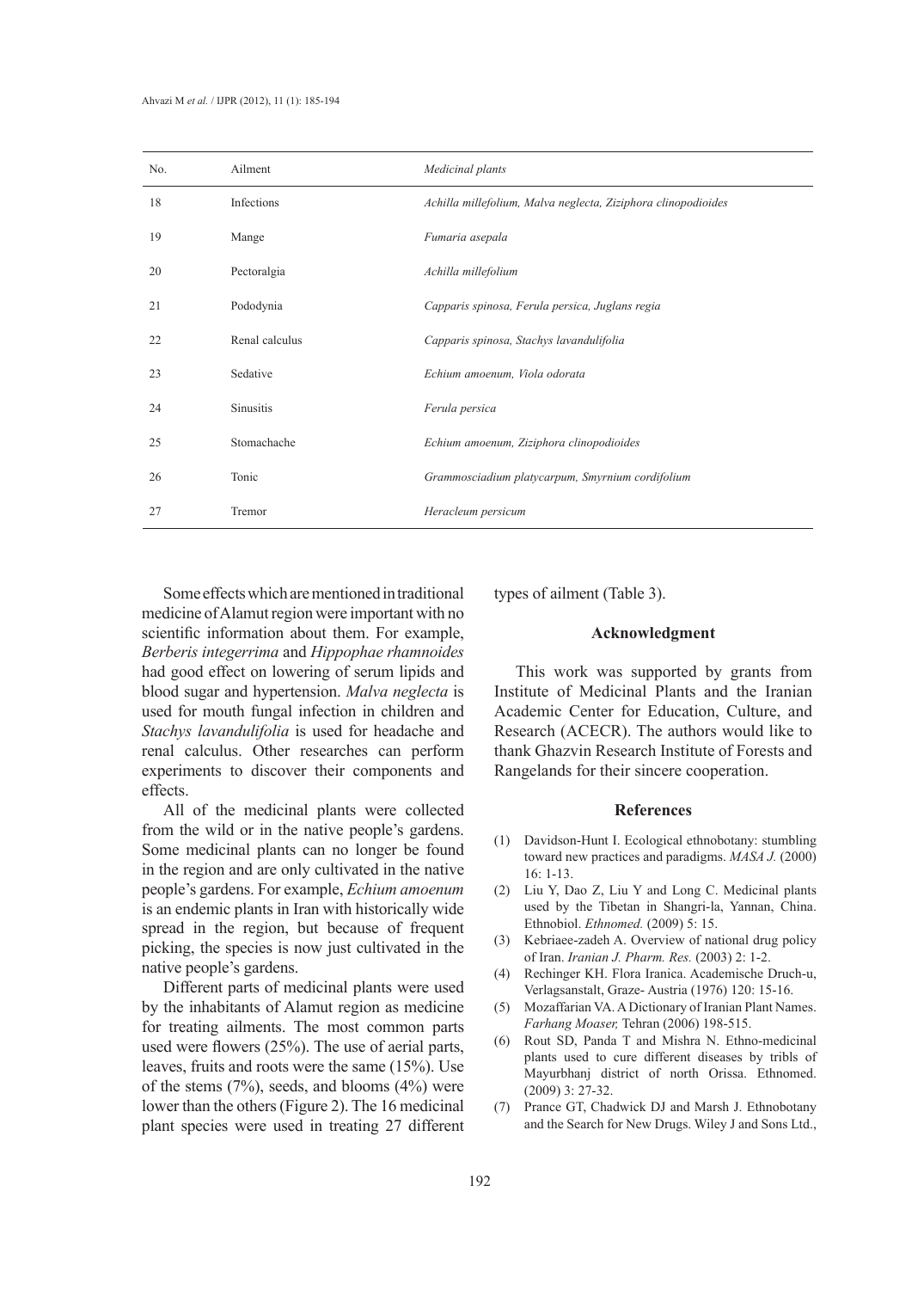Chichester (1994) 44.

- Zargari A. Medicinal Plants. Vol. 3, 6th ed. *Tehran University Publication*, Tehran (1996) 538. (8)
- Khalighi-Sigaroodi F, Jarvandi S and Taghizadeh M. *Therapeutic Indications of Medicinal Plants*. Arjmand, Tehran (2010) 1-6. (9)
- Fleming T. PDF for Herbal Medicine. Medical (10) Economics Company, New Jersey (1998) 604-1217.
- (11) Khare CK. Indian Medicinal Plants: an Illustrated Dictionary. *Springer*, Berlin (2007) 10-49.
- Faghir MB. Botanicals, a Phytocosmetic Desk (12) Reference. Guilan University Press (2005) 354-355.
- Amin GH. Popular Medicinal Plants of Iran. *Tehran*  (13) *University of Medical Sciences*, Tehran (2005) 38- 162.
- Alimirzaee P, Gohari AR, Hajiaghaee R, Mirzaee (14) S, Jamalifar H, Monsef-Esfahani HR, Amin Gh, Saeidnia S and Shahverdi AR. L-methyl malate from Berberis integerrima fruits enhances the antibacterial activity of ampicillin against Staphylococcus aureus. *Phytother. Res.* (2009) 23: 797-800.
- (15) Jamshidzadeh A and Niknahad H. Hepatoprotective activity of Berberis integerrima Bge. extract in rats treated with CCl4: *in-vitro* and *in-vivo* studies. *Toxicol. Let.* (2006) 164: S310.
- (16) Ziai SA, Rezazadeh Sh, Dastpak A, Shabestari A, Taghizadeh M, Naghdibadi HA and Poorhoseini L. Study of the ACE inhibitory effect of medicinal plants used in Iranian folk-medicine as antihypertensive remedy. *J. Med. Plants* (2006) 5: 53-74.
- Zargari A. Medicinal Plants. Vol. 1. 6th ed. *Tehran*  (17) *University Publication,* Tehran (1997) 249-265.
- (18) Bown D. Encyclopedia of Herbs and their Uses. *Dorling Kingersley*, London. (1995) 253.
- Ghorbani A. Studies on pharmaceutical ethnobotany (19) in the region of Turkmen Sahra, north of Iran (Part 1): General results. *J. Ethnopharmacol.* (2005) 102: 58–68.
- (20) Mahasneh AM. Screening of some indigenous Qatari medicinal plants for antimicrobial activity. *Phytother. Res.* (2002) 16: 751-3.
- El-Darier SM and El-Mogaspi FM. Ethnobotany and (21) relative importance of some endemic plant species at El-Jabal El-Akhdar Region (Libya). *World J. Agric. Sci.* (2009) 5: 353-60.
- (22) Iranian Ministry of Health and Medical Education, Deputy Ministry for Food and Drug. Iranian Herbal Pharmacopoeia. The Ministry, Tehran (2002) 161- 695.
- (23) Heidari MR, Azad EM and Mehrabani M. Evaluation of the analgesic effect of Echium amoenum Fisch and C.A. Mey. extract in mice: possible mechanism involved. *J. Ethnopharmacol.* (2006) 103: 345-9.
- Ranjbar A, Khorami S, Safarabadi M, Shahmoradi (24) A, Malekirad AA, Vakilian K, Mandegary A and Abdollahi M. Antioxidant activity of Iranian Echium amoenum Fisch and C.A. Mey flower decoction in humans: a cross-sectional before/after clinical trial. Evidence-based Compl. *Alter. Med.* (2006) 3: 469-73.
- (25) Shafaghi B, Naderi N Tahmasb L and Kamalinejad M. Anxiolytic effect of Echium amoenum L. in Mice. *Iranian J. Pharm. Res*. (2002) 1: 37-41.
- Musto CJ. The Ancient and Medieval Pharmaceutical Treatments for Arthritis, Gout, and Sciatica [dissertation]. Raleigh, North Carolina State University (2009) 65. (26)
- Mirhidar H. Plants Learnings. Vol. 6, 5th ed. *Daftare*  (27) *Nashre Farhange Eslami,* Tehran (2003) 364.
- Zargari A. Medicinal Plants. Vol. 2, 6th ed. *Tehran*  (28) *University Publication,* Tehran (1996) 619.
- Tosun A, Bahadir O and Altanlar N. Antimicrobial (29) activity of some plants used in folk medicine in Turkey. *Turk. J. Pharm. Sci.* (2006) 3: 167-76.
- Sonboli A, Eftekhari F, Yousefsadi M and Knani (30) MR. Antibacterial activity and chemical composition of the essential oil of Grammosciadium platycarpum Boiss. and Husskn. From Iran. *J. Biosci.* (2005) 60: 30-34.
- Ebrahimzadeh MA, Nabavi SM and Nabavi SF. (31) Correlation between the in-vitro iron chelating activity and poly phenol and flavonoid contents of some medicinal plants. *Pak. J. Biol. Sci.* (2009) 12: 934-8.
- (32) Sayyah M, Moaied S and Kamalinejad M. Anticonvulsant activity of Heracleum persicum seed. *J. Ethnopharmacol.* (2005) 98: 209-11.
- Hajhashemi V, Sajjadi SE and Heshmati M. Anti-(33) inflammatory and analgesic properties of Heracleum persicum essential oil and hydroalcoholic extract in animal models. *J. Ethnopharmacol.* (2009) 124: 475- 80.
- Narayanan S, Ruma D, Gitika B, Sharma SK, (34) Pauline T, Sai Ram M, Ilavazhagan G, Sawhney RC, Kumar D and Banerjee PK. Antioxidant activities of seabuckthorn (Hippophae rhamnoides) during hypoxia induced oxidative stress in glial cells. *Mol. Cell. Biochem.* (2005) 278: 9-14.
- Suleyman H, Buyukokuroglu ME, Koruk M, Akcay F, Kiziltunc A and Gepdiremen A. The effects of Hippophae rhamnoides L. extract on ethanolinduced gastric lesion and gastric tissue glutathione level in rats: a comparative study with melatonin and omeprazole. *Indian J. Pharmacol*. (2001) 33: 77-81. (35)
- (36) Zeb A. Important therapeutic uses of sea buckthorn (Hippophae): a review. J. Biol. Sci. (2004) 4: 687-93.
- Zargari A. Medicinal Plants. Vol. 4, 6st ed., *Tehran*  (37) *University Publication,* Tehran (1997) 103.
- Azaizeh H, Saad B, Khalil K and Said O. The state (38) of the art of traditional Arab herbal medicine in the Eastern region of the Mediterranean: a review. Evidence-based Comp. *Alter. Med*. (2006) 3: 229–35.
- (39) Rivera D, Obon C, Inocencio C, Heinrich M, Verde A, Fajardo J and Llorach R. The ethnobotanical study of local Mediterranean food plants as medicinal resources in Southern Spain. *J. Physiol. Pharmacol.* (2005) 56: 97-114.
- (40) Pieroni A, Muenz H, Akbulut M, Baser KHC and Durmuskahya C. Traditional phytotherapy and trans-